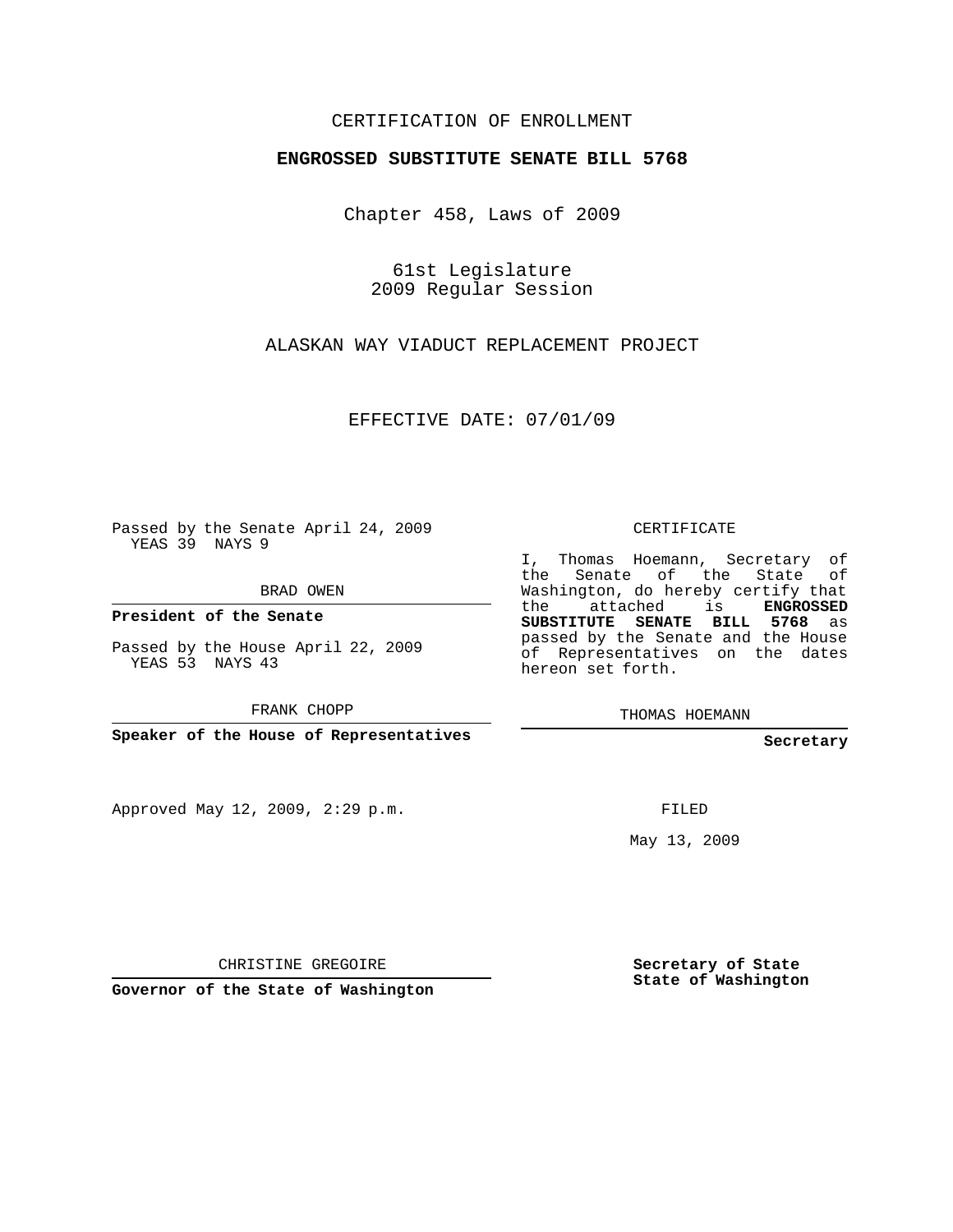## **ENGROSSED SUBSTITUTE SENATE BILL 5768** \_\_\_\_\_\_\_\_\_\_\_\_\_\_\_\_\_\_\_\_\_\_\_\_\_\_\_\_\_\_\_\_\_\_\_\_\_\_\_\_\_\_\_\_\_

\_\_\_\_\_\_\_\_\_\_\_\_\_\_\_\_\_\_\_\_\_\_\_\_\_\_\_\_\_\_\_\_\_\_\_\_\_\_\_\_\_\_\_\_\_

AS AMENDED BY THE HOUSE

Passed Legislature - 2009 Regular Session

## **State of Washington 61st Legislature 2009 Regular Session**

**By** Senate Transportation (originally sponsored by Senators Murray, Jarrett, Swecker, Haugen, and Kohl-Welles)

READ FIRST TIME 02/20/09.

 AN ACT Relating to identifying the final design for the state route number 99 Alaskan Way viaduct replacement project as a deep bore tunnel; adding a new section to chapter 47.01 RCW; creating a new section; providing an effective date; and declaring an emergency.

BE IT ENACTED BY THE LEGISLATURE OF THE STATE OF WASHINGTON:

 NEW SECTION. **Sec. 1.** A new section is added to chapter 47.01 RCW to read as follows:

 (1) The legislature finds that the replacement of the vulnerable state route number 99 Alaskan Way viaduct is a matter of urgency for the safety of Washington's traveling public and the needs of the transportation system in central Puget Sound. The state route number 99 Alaskan Way viaduct is susceptible to damage, closure, or catastrophic failure from earthquakes and tsunamis. Additionally, the viaduct serves as a vital route for freight and passenger vehicles through downtown Seattle.

 Since 2001, the department has undertaken an extensive evaluation of multiple options to replace the Alaskan Way viaduct, including an initial evaluation of seventy-six conceptual alternatives and a more detailed analysis of five alternatives in 2004. In addition to a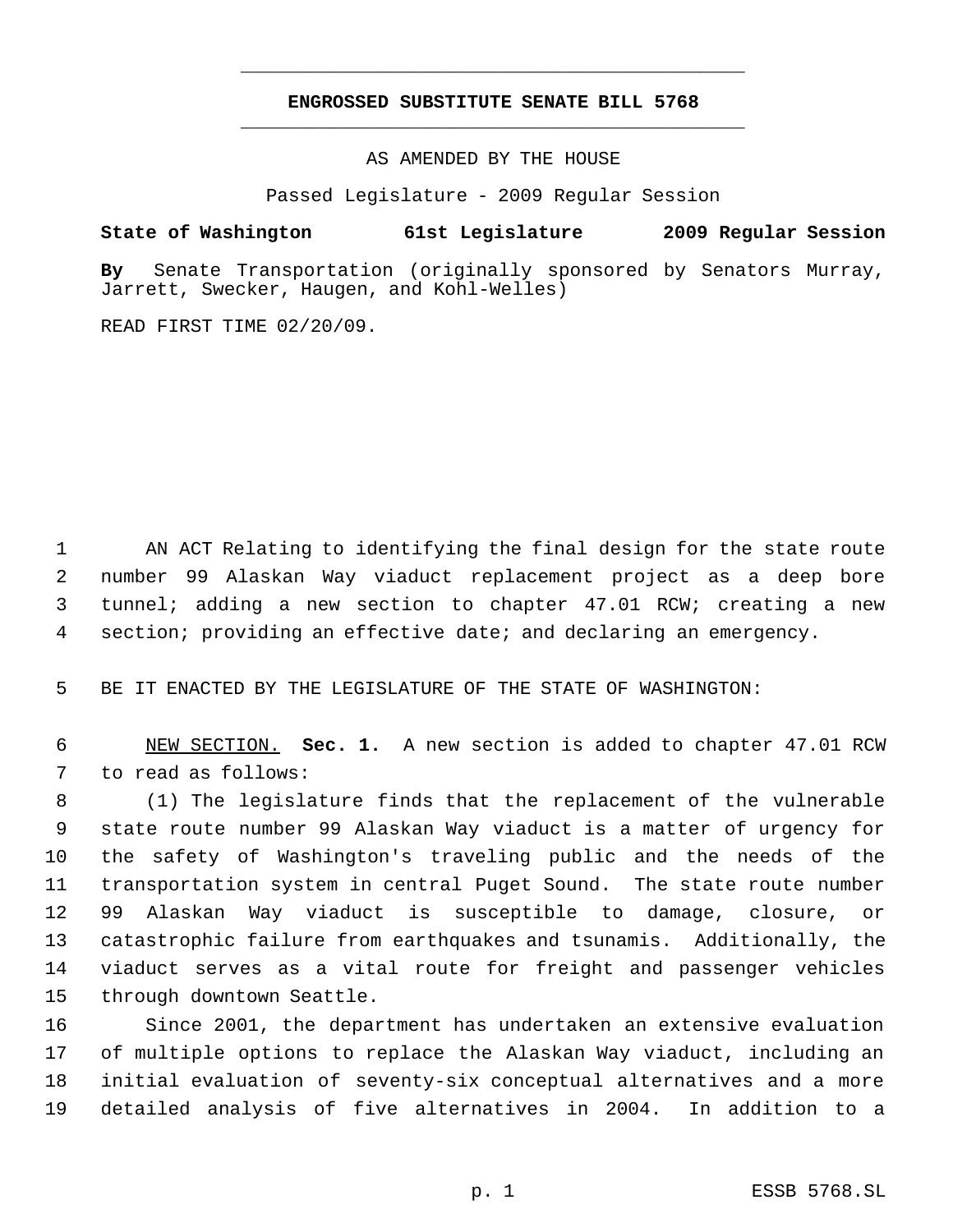substantial technical review, the department has also undertaken considerable public outreach, which included consultation with a stakeholder advisory committee that met sixteen times over a thirteen- month period.

 Therefore, it is the conclusion of the legislature that time is of the essence, and that Washington state cannot wait for a disaster to make it fully appreciate the urgency of the need to replace this vulnerable structure. The state shall take the necessary steps to expedite the environmental review and design processes to replace the Alaskan Way viaduct with a deep bore tunnel under First Avenue from the vicinity of the sports stadiums in Seattle to Aurora Avenue north of the Battery Street tunnel. The tunnel must include four general purpose lanes in a stacked formation.

 (2) The state route number 99 Alaskan Way viaduct replacement project finance plan must include state funding not to exceed two billion four hundred million dollars and must also include no more than four hundred million dollars in toll revenue. These funds must be used solely to build a replacement tunnel, as described in subsection (1) of this section, and to remove the existing state route number 99 Alaskan Way viaduct. All costs associated with city utility relocations for state work as described in this section must be borne by the city of Seattle and provided in a manner that meets project construction schedule requirements as determined by the department. State funding is not authorized for any utility relocation costs, or for central seawall or waterfront promenade improvements.

 (3) The department shall provide updated cost estimates for construction of the bored tunnel and also for the full Alaskan Way viaduct replacement project to the legislature and governor by January 1, 2010. The department must also consult with independent tunnel engineering experts to review the estimates and risk assumptions. The department shall not enter into a design-build contract for construction of the bored tunnel until the report in this section has been submitted.

 (4) Any contract the department enters into related to construction of the deep bored tunnel must include incentives and penalties to encourage on-time completion of the project and to minimize the potential for cost overruns.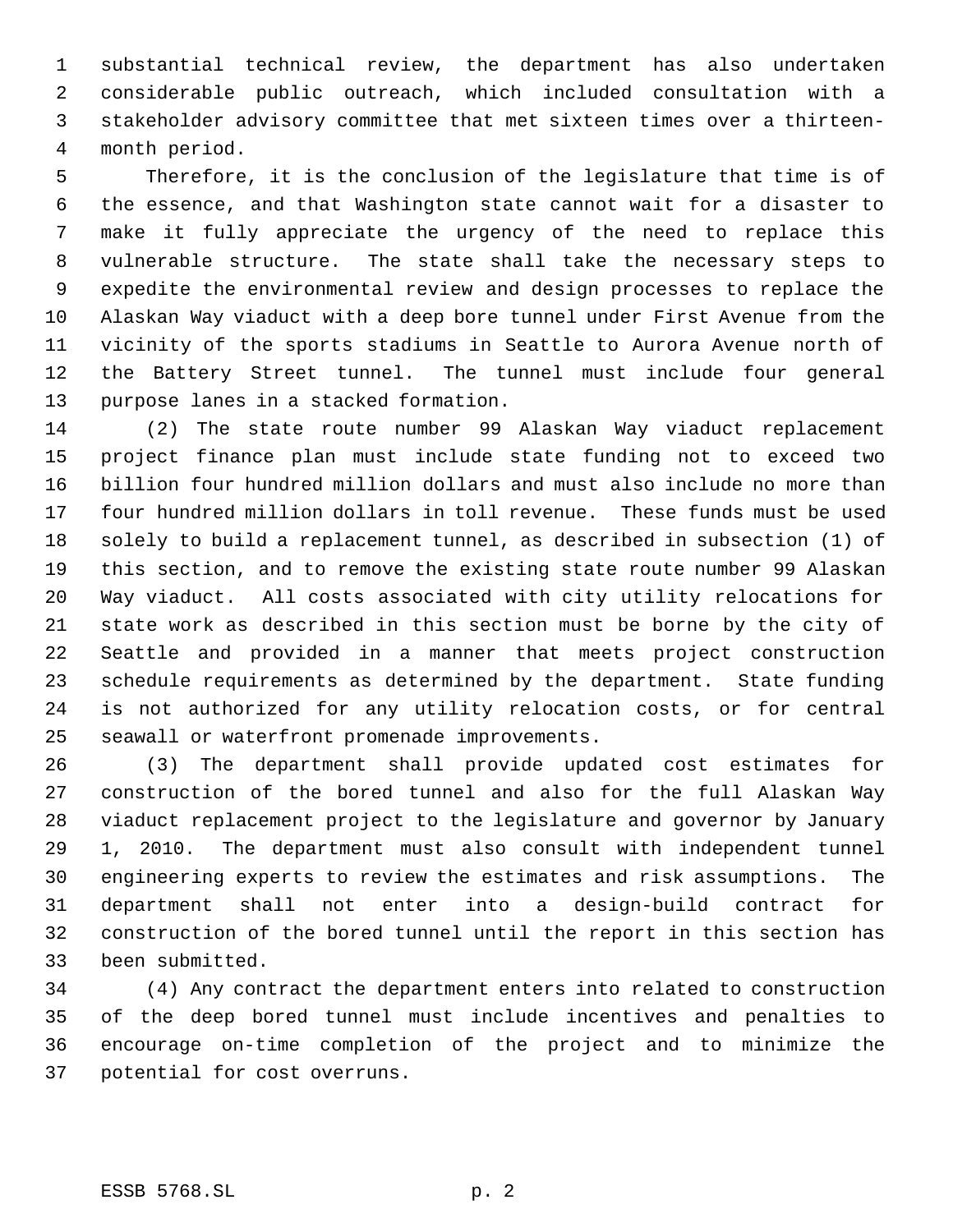(5) It is important that the public and policymakers have accurate and timely access to information related to the Alaskan Way viaduct replacement project as it proceeds to, and during, construction of all aspects of the project, specifically including but not limited to information regarding costs, schedules, contracts, project status, and neighborhood impacts. Therefore it is the intent of the legislature that the state, city, and county departments of transportation establish a single source of accountability for integration, coordination, tracking, and information of all requisite components of the replacement project, which must include, at minimum:

 (a) A master schedule of all subprojects included in the full 12 replacement project or program; and

 (b) A single point of contact for the public, media, stakeholders, and other interested parties.

 (6)(a) The city and county departments of transportation shall be responsible for the cost, delivery, and associated risks of the project components for which each department is responsible, as outlined in the January 13, 2009, letter of agreement signed by the governor, city, and county.

 (b) The state's contribution shall not exceed two billion four hundred million dollars. If costs exceed two billion four hundred million dollars, no more than four hundred million of the additional costs shall be financed with toll revenue. Any costs in excess of two billion eight hundred million dollars shall be borne by property owners in the Seattle area who benefit from replacement of the existing viaduct with the deep bore tunnel.

 (7) Compression brakes may be used by authorized motor vehicles in the deep bore tunnel in a manner consistent with the requirements of RCW 46.37.395.

 NEW SECTION. **Sec. 2.** The department of transportation must prepare a traffic and revenue study for a state route number 99 deep bore tunnel for the purpose of determining the facility's potential to generate toll revenue. The department shall regularly report to the transportation commission regarding the progress of the study for the purpose of guiding the commission's toll setting on the facility. The study must include the following information: